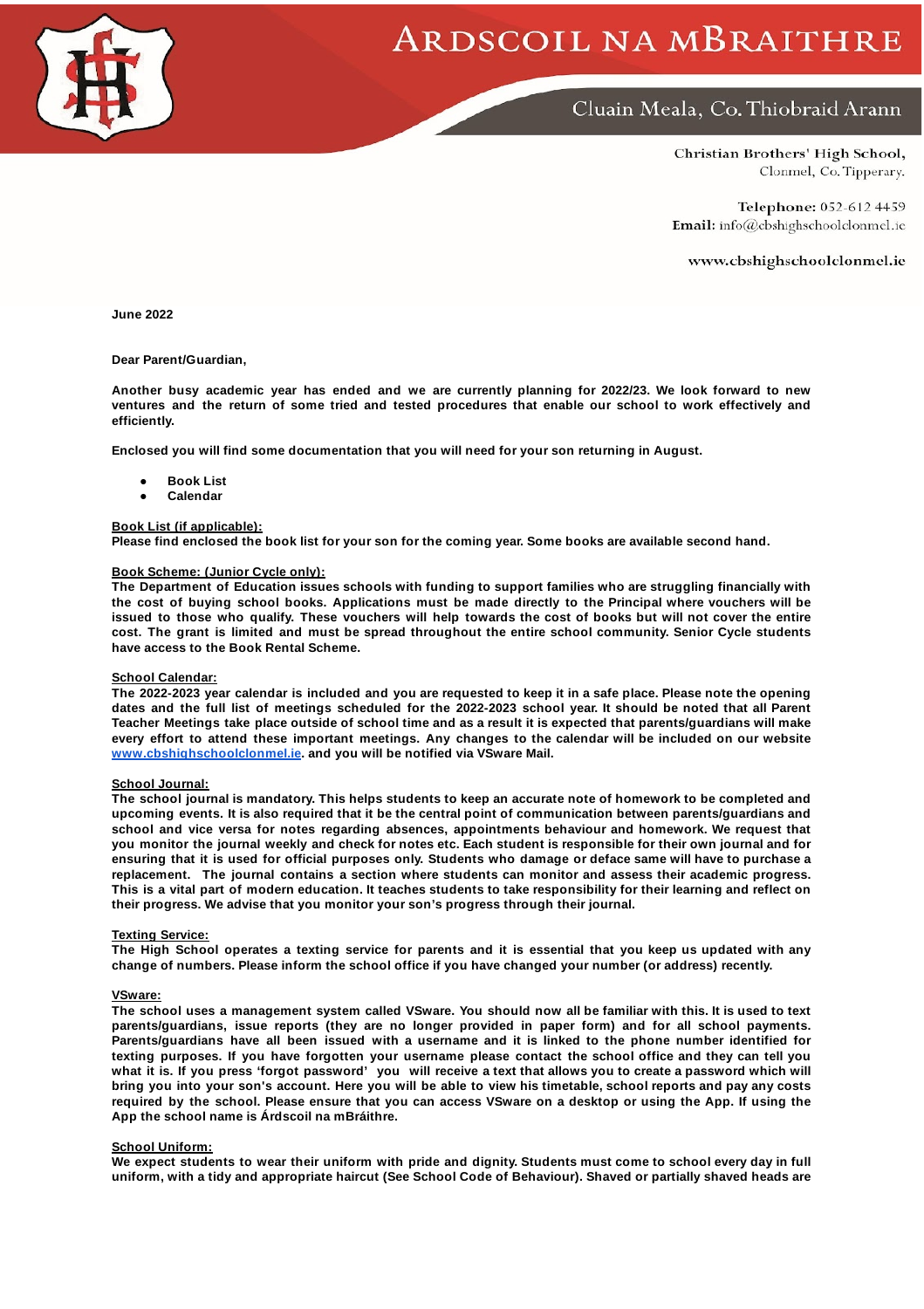not permitted and I would ask the students to return to school with an appropriate haircut (suitable for the world of work as this is what we are preparing them for). The school jacket is compulsory. Students are only permitted to wear the school PE half zip to school-related sporting events. It is not a replacement for the compulsory school jacket. School uniforms must be worn every day and at all school related activities and no variation in the **uniform will be tolerated. Black shoes are compulsory and no black canvas shoes or runners are allowed.**

This year following Covid restrictions we noticed that students liked to wear their PE clothes on the day they had PE. It increased participation and many students felt more comfortable not having to use the changing rooms. It is a difficult time in a young person's life so it is important that we try and work with them to find a solution that **fits with appropriate presentation in school. Following consultation with staff, students and parents we are** introducing a PE uniform in September. In order to keep the costs down for parents there is only one mandatory item of clothing- the school half zip. This is available to buy via the link below. It must be worn with a black tracksuit end. The entire package of half zip, t-shirt and tracksuit bottoms is on sale for €75. These are only permitted to be worn on the day that your son is doing PE. Full uniform is expected to be worn on the other four **days and the school jumper or school jacket cannot be replaced with the PE half zip.**

**The school shop is available on the link below:**

#### **<https://www.dssports.ie/product-category/my-club/education/high-school-clonmel/>**

# **Personal Accident Insurance:**

It is compulsory for all students to be covered under the Personal Accident Insurance Scheme. Students are thereafter covered 24 hours a day for the 12 months. This is compulsory and included in the mandatory cost required at the beginning of the year. This is vital for cover for accidents inside and outside school and many **parents/guardians have found this invaluable.**

# **Health**

If your son has any health issues that you feel the school should be aware of and you have not previously **notified us please can ensure that you notify our Postholder Mrs. Kathleen Deely by email at [kdeely@cbshighschoolclonmel.ie](mailto:kdeely@cbshighschoolclonmel.ie) and she will notify the relevant staff.**

#### **Voluntary Contribution:**

**The School Authorities are very appreciative of all parents who have supported the school by paying the** Voluntary Contribution. We wish that it wasn't necessary to ask for it but without it, state funding does not cover **the costs of providing a comprehensive and holistic education for your sons. This year the voluntary contribution is €90 per student, €170 per family.**

# **Annual Costs:**

- **● €50 mandatory charge: (Locker, Journal, Communications and Insurance) to be paid through VSware prior to return to school**
- **● Voluntary Contribution: (as above)**

# **Summer Report:**

You will find your son's summer report on VSware. It is essential that you discuss this with him and that on his return to school he uses this to set targets for the next school term. Testing should be seen as building blocks towards state exams and the desire to improve should be balanced with the increase in demand of a subject as the years progress. We have learned a huge amount in education over the last 3 years about methodologies that **help motivate students and the resources available now to students via Google Classroom are unprecedented.** Next year the school will be working on the area of blended learning through our Digital Plan mechanism.

#### **Pastoral Care:**

Over the last three years the school has focused resources on the areas of Anti-Bullying Behaviour, Positive Use **of Social Media, Positive Mental Health Strategies, Resilience and Substance Use, Diversity and last year, our** School of Sanctuary. We would urge you that the need remains to monitor young people's use of social media **sites (especially as new ones are emerging regularly) and encourage good online etiquette and open** communication between you and your son around these areas. We are happy to do whatever we can to support you in your role as parents/guardians in the challenging job of guiding your son safely into adulthood. We will be **in contact early in the next academic year with details of our focus for 2022/23.**

# **Plastic Bottles:**

I would also remind students that as of September 2019 we have become a single plastics free zone. Students will be required to have a reusable drinking bottle which can be refilled at the breaks from the water fountains. Students are not permitted to bring single use plastics to school as part of our Green Schools Plan. I would like to extend my appreciation and gratitude to Ms. Rowe and our Green Schools Committee and look forward to working towards our next flag. Please note that students will have single use plastics confiscated if they persist **in bringing them to school.**

#### **Lunchtime:**

In response to concerns from parents/guardians and the local community, it has been decided by the Board of Management to keep all Junior students in at lunchtime and not permit them to leave the school grounds. Over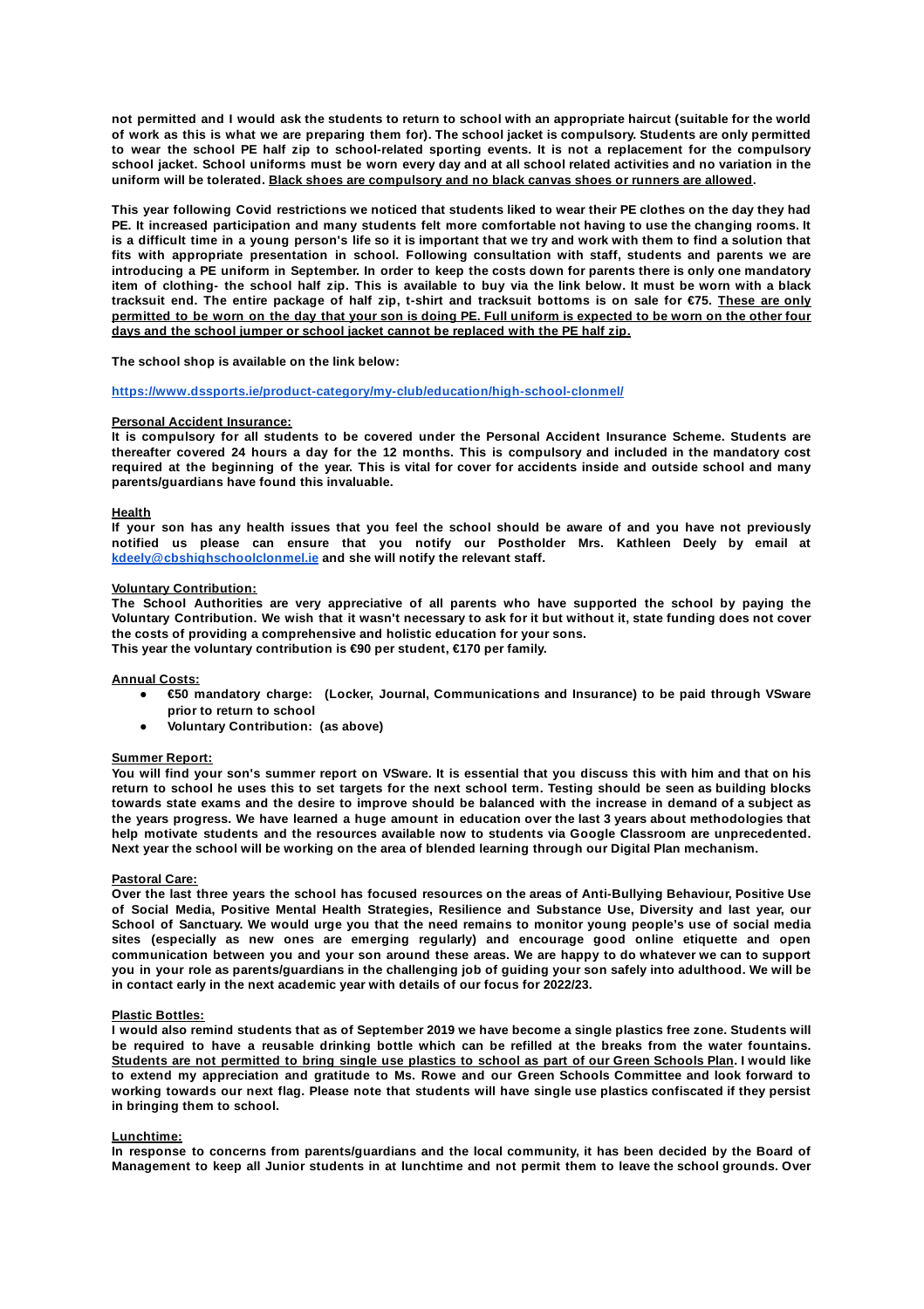the last year we have purchased a number of picnic tables which allow students to eat their lunches and **socialise. This has been decided on Health and Safety grounds and to allow for additional maturity.**

**Evening Study:**

Supervised study will be available for two hours after school each day for 2nd to 6th years. The cost of study for the first term (Sept-Dec) will be 150 euros. Spaces will be allocated to 3rd and 6th years first and payment can be made on VSware from July onward. In order to secure your son's place, payment needs to have been made by the end of August and before he begins study. We will then offer spaces to 2nd and 5th years in September. Parents/guardians of 2nd and 5th years will be notified when payment can be made on VSware for this in **September.**

**There are a number of basic things that support student learning and with which you can assist:**

- Being on time for school sets a young person up calmly for the day. A member of management is **appointed each morning and afternoon to meet latecomers. Unfortunately it is the same students who** arrive late every day and this impacts on their learning. It is our job to ensure learning takes place in an **ordered environment and responding to poor punctuality is our responsibility. It not only impacts on the young person who is late but also on the class that it disturbs.**
- In September 2022 the school will return to teacher based classrooms. This is accepted best practice in terms of Health and Safety. Students are expected to move from class to class in a timely manner. On **occasion, there are students who frequent the bathrooms between every class in order to delay arriving** to class. Also, it is necessary on Health and Safety grounds for schools to monitor the toilets so that students can access them comfortably when they need to. We have 720 students and if we were to allow all students to go to the toilets during classes it would be very hard to manage. Therefore, if a student needs to use the bathroom they must give their journal to the teacher and they will be signed out of class. It is best practice for all of us to use the time before school, at break time and lunchtime to ensure we use the bathroom. Teachers are asked to use their judgement in monitoring this. If there is a medical reason why your son needs to be allowed to go to the bathroom without question please inform us and this will be accepted. Otherwise a student may be asked to wait until the end of the lesson or a break in **the lesson in order to deter disturbance to that lesson.**
- **● Growing up is hard and we appreciate this. The school has a proud support policy that includes discipline, pastoral care, learning support and counselling where needed. Last year we had 5** Counsellors working with our boys and the reason we can do this is because as a school we prioritise **people. We strive to work together with the DES, parents/guardians and the school community to ensure** that we continually reflect on our provision and support as well as ways to make the school a better place. Last year our Learner Voice team was extremely valuable to us as teachers in helping us to reflect on what helps them to learn and we look forward to working with them next year through our School **Self Evaluation Process.**
- **● Absences: We would ask you to use VSware for all absence explanations. Please understand that we** cannot permit your son to leave the premises without your permission. This is a health and safety issue. **For the smooth running of the school please ensure that you explain your son's absence (as we are** legally required to account for them) on VSware and if he has to leave during the school day for an **appointment please request this absence (before he leaves) on VSware also. We have a strict policy that all students must present themselves to the office and sign out, having met with a member of staff** before they leave in order that we can account for them. Ultimately we rely on their cooperation in this matter and if they don't cooperate we view it as a breach of our Health and Safety procedures which is dealt with under the discipline system. As I often tell the boys, you cannot leave the workplace mid shift **without clocking out or accounting for yourself. We appreciate your support on this matter.**
- Finally, schools are about relationships and each and every one of us is human, and therefore flawed. We will all make mistakes and experience consequences and that is part of life and we will also hope through reflective practice and support that we will build resilience to continually grow as people. At the **High School this is what we strive towards, building a community where we can learn, grow, make mistakes, forgive and be forgiven as well as to develop ourselves as individuals whilst supporting each other in the process. Please understand that this is what underpins all our school policies and procedures.**

I would like to take this opportunity to thank the entire parent/guardian population for your continuing support of the school. We hope to see as many of you as possible at our Parent Council AGM on Thursday 22nd **September at 7pm in the school Atrium.**

All information for the return to school will also be available on our website, but most importantly, please ensure that you have regular access to your VSware as the Mail system is our primary method of communication.

Finally, it is essential that you keep this information safe over the Summer. The school office will be closed during the month of July but should you require any further information please feel free to contact during June and **August.**